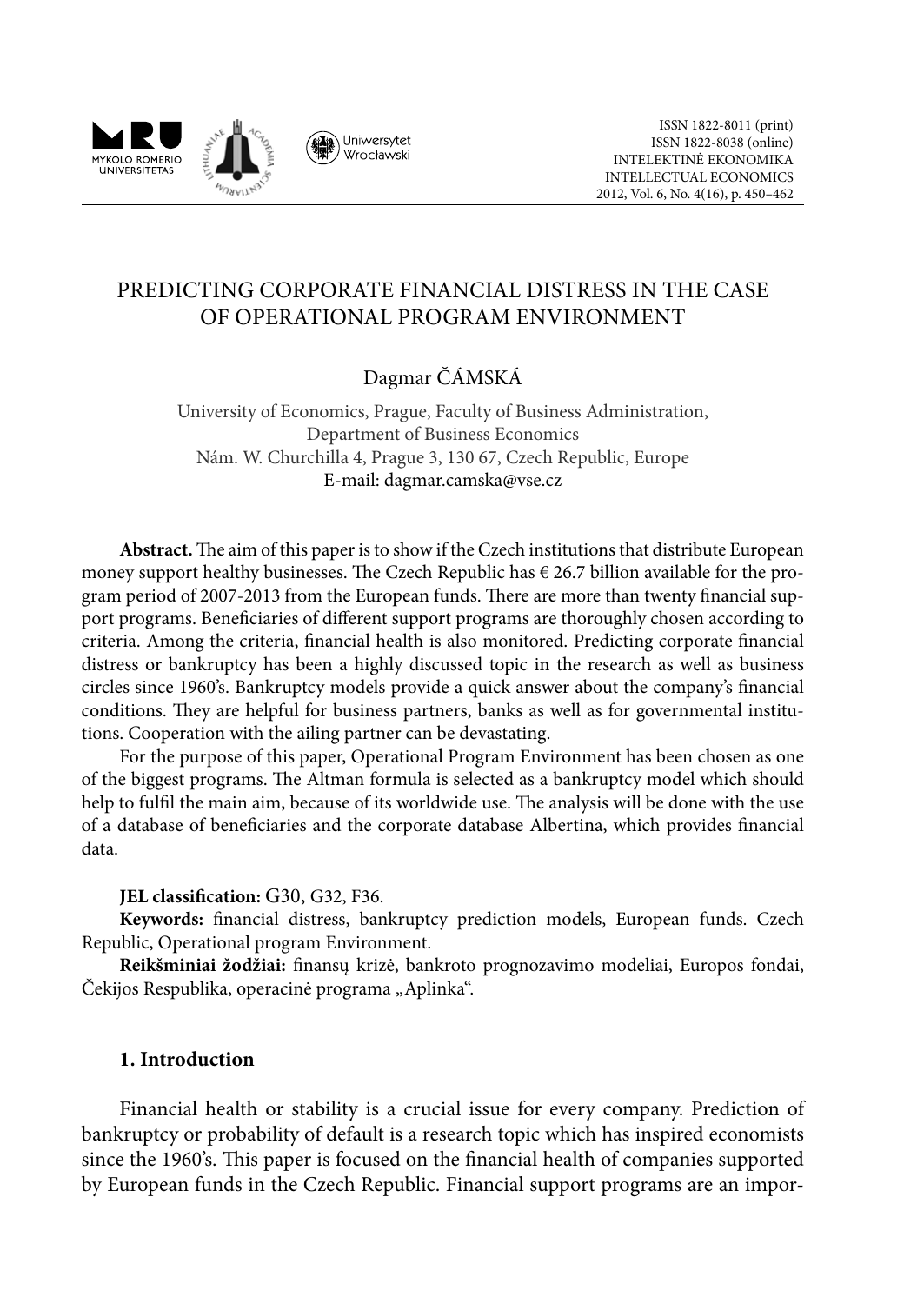tant source of money for the Czech Republic as well as other European countries that joined the European Union during Eastern enlargement in 2004 or later, as was the case with Romania and Bulgaria. Companies, as well as municipalities, regions, NGOs and others, can ask for non-returnable subsidies. All applicants cannot succeed because money sources are limited and only the best projects are chosen, therefore there are conditions and requirements. The conditions may differ because there are more than 20 different financial support programs in the Czech Republic. On the other hand, among the conditions we can always find financial stability, because support of ailing business units is not appropriate.

Czech financial support programs usually use their own distressed prediction models. The paper uses the Altman Z-Score for evaluating because it is the most famous model worldwide which is globally accepted and still highly used although it was originally published in 1968. As is mentioned, the Czech Republic has plenty of support programs. For the purposes of this paper the Operational Program Environment is selected. This program is one of the most important according to the amount of funds or number of projects. Potential beneficiaries may be many different units as enterprises, non-governmental organizations, regions, municipalities or public companies. Attention is paid only to enterprises and their financial position. Results of specific model used by the OP Environment will be compared with results provided by Altman Z-Score. As the conclusion, a comparison of the specific approach and the Altman formula is presented.

## **2. Financial support programs**

Financial support programs, co-financed from the European Union, can be described as a significant money source. For the running program period of 2007–2013, the Czech Republic has € 26.69 billion available (European Union Funds, Information about EU Funds, 2012). Different projects are supported and therefore the Czech Republic has four major groups programs:

- Thematic Operational Programs;
- Regional Operational Programs;
- • Operational Programs Prague;
- • European Territorial Cooperation.

These groups consist together of 26 different programs. Unfortunately, the main data set referring to the state of financial drawing contains only 19 Czech operational programs (Objective 1 and 2). Objective 3 is classified separately. It seems to be a limitation of the analysis but we have to take into account that only  $\epsilon$  0.39 billion is reserved for territorial cooperation (European Union funds, European Territorial Cooperation). The first two above-mentioned groups follow Objective 1. OP Prague fulfils Objective 2 and the last group of programs supports Objective 3. Detailed information about the content of objectives can be found in Boháčková, Hrabánková (2009). Table 1 displays available funds for different objectives.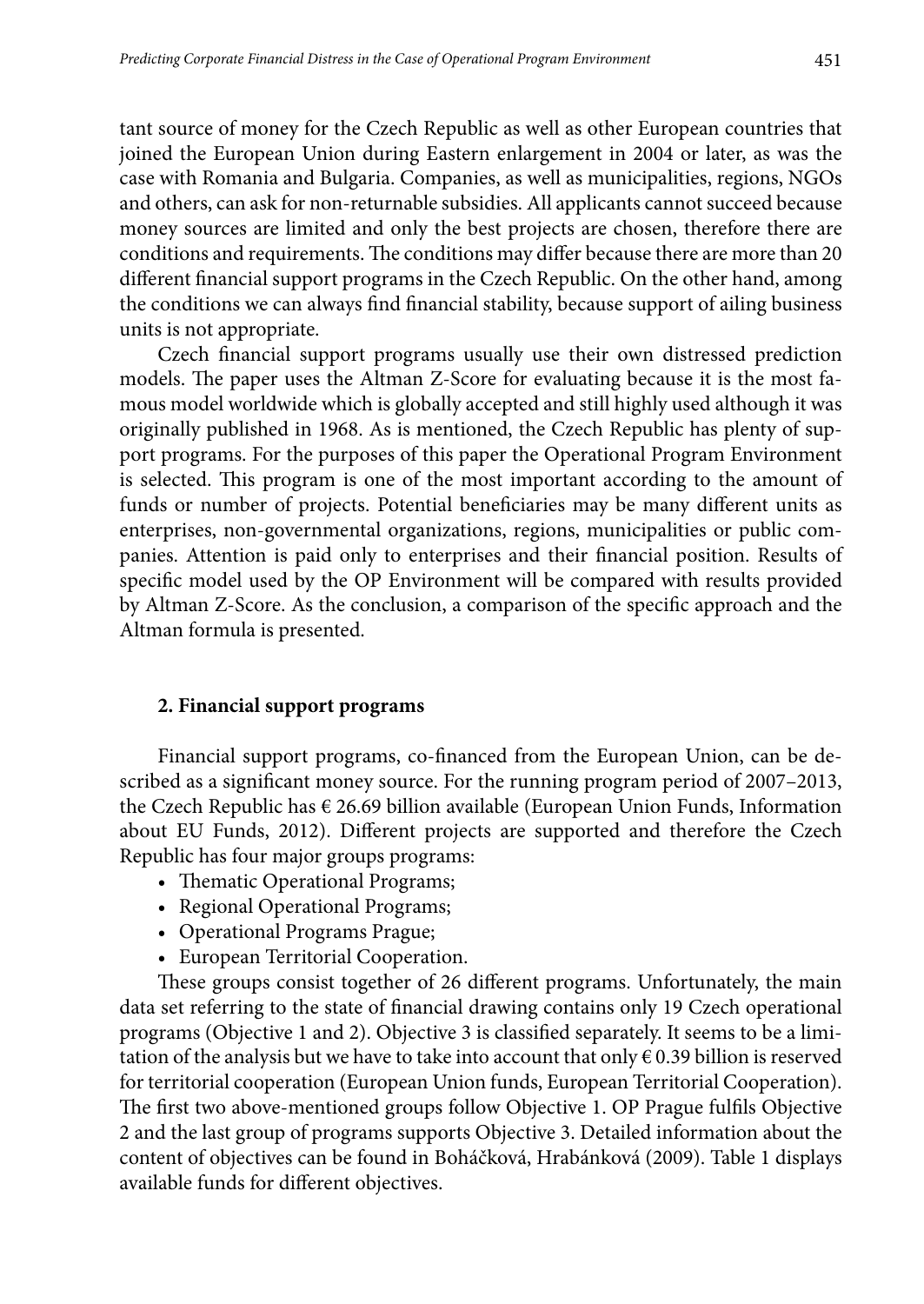|                | Money amount available | <b>Relative frequency</b> |
|----------------|------------------------|---------------------------|
| Objective 1    | 25.89                  | 0.97                      |
| Objective 2    | 0.42                   | 0.02                      |
| Objective 3    | 0.39                   | 0.01                      |
| All objectives | 26.7                   | 1.00                      |

**Table 1.** Money available for the program period 2007-2013 according objectives

*Source: European Union Funds, Programs 2007-2013, 2012*

## **3. Data set—selected program Operational Program Environment**

It is mentioned above that the Czech Republic has altogether 26 different support programs co financed from European money. These programs and projects can vary not only in content but also in geographical location. It is very difficult to analyse such heterogeneous group which contains over 42 000 projects right now (European Union Funds, State of drawing, 2012). For the purposes of this paper one operational program is selected as a representative unit.

Operational program Environment has been selected as a representative unit because of several reasons—the amount of money and number of projects. The most important factor is the amount of financial sources. For OP Environment the amount of EUR 4.92 billion has been available—it means that 18.4% of all Czech financial sources from the EU funds (European Union Funds, Operational Program Environment, 2012). According to finance it is one of the most important programs. A difference could be detected in the number of supported projects. Table 2 displays the number of projects in case of Operational Program Environment compared with all programs fulfilling Objectives 1 and 2.

It is already mentioned that beneficiaries may be very different units. Because our aim is to analyse financial health we narrow the group of beneficiaries. It is not an easy question to evaluate the financial health of business companies and it is even harder task in the case of municipalities or NGOs. Our attention is paid only to enterprises (limited liability companies, joint-stock companies, public companies and cooperatives).

|                                       | Number of projects |                |           |          |  |
|---------------------------------------|--------------------|----------------|-----------|----------|--|
| <b>Operational programmes</b>         | All                | Cancelled      | Finalized | On-going |  |
| <b>Integrated Operational Program</b> | 7436               | 108            | 5881      | 1447     |  |
| OP Czech Republic-Poland              | 2 2 7 1            | 34             | 1 3 4 6   | 891      |  |
| <b>OP</b> Transport                   | 157                | $\mathfrak{D}$ | 86        | 69       |  |
| OP Human Resources and Employment     | 3651               | 42             | 599       | 3 0 1 0  |  |

**Table 2.** Current number of beneficiaries of OP Environment (6<sup>th</sup> September 2012)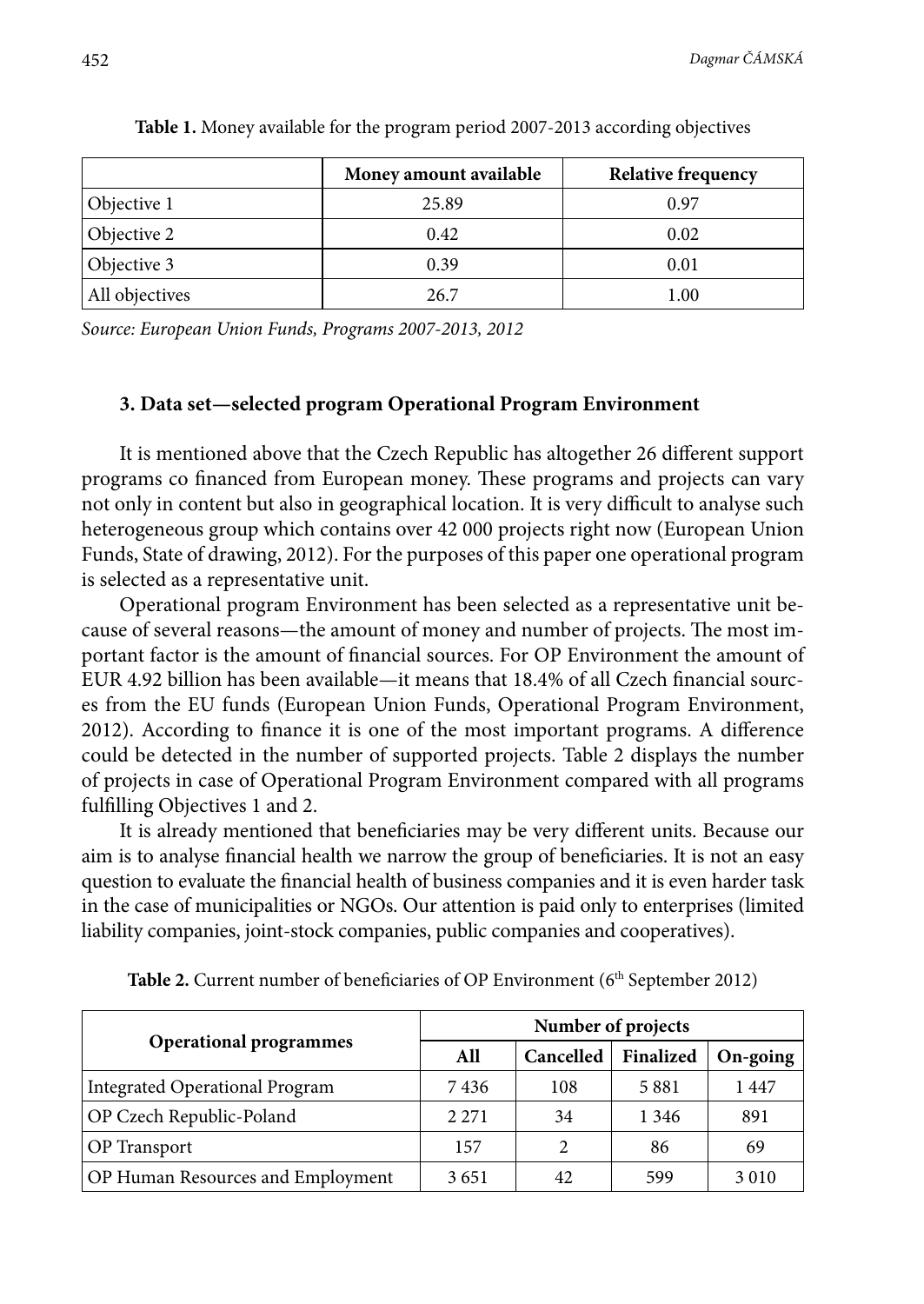|                                                | Number of projects |                |           |          |
|------------------------------------------------|--------------------|----------------|-----------|----------|
| <b>Operational programmes</b>                  | All                | Cancelled      | Finalized | On-going |
| OP Enterprise and Innovation                   | 8973               | 784            | 3810      | 4 3 7 9  |
| OP Prague Adaptability                         | 605                | 15             | 233       | 357      |
| OP Prague Competitiveness                      | 226                | 16             | 148       | 62       |
| OP Fishing                                     | 726                | 45             | 201       | 480      |
| OP Technical Assistance                        | 120                | $\overline{4}$ | 51        | 65       |
| OP Research and Development for<br>Innovations | 112                |                |           | 112      |
| OP Education for Competitiveness               | 8945               | 15             | 108       | 8822     |
| <b>OP Environment</b>                          | 4 9 8 0            | 4              | 2456      | 2 5 2 0  |
| <b>ROP NUTS II South-East</b>                  | 602                | 9              | 470       | 123      |
| ROP NUTS II South-West                         | 628                | 18             | 410       | 200      |
| ROP NUTS II Moravia-Silesia                    | 640                | 4              | 417       | 219      |
| ROP NUTS II North-East                         | 559                | 10             | 379       | 170      |
| ROP NUTS II North-West                         | 337                | 13             | 189       | 135      |
| ROP NUTS II Central Bohemia                    | 657                | 14             | 416       | 227      |
| ROP NUTS II Central Moravia                    | 647                | 5              | 536       | 106      |
| All programmes                                 | 42 272             | 1 1 4 2        | 17736     | 23 394   |

*Source: Čámská (2012a)* 

The Operational Program Environment is important in two criteria. The first one has been already mentioned—the amount of money available for this program. The second one is the number of projects. According of results displayed in Table 2 the Operational Program Environment is not the biggest program because the program does not have the most projects. The program is even on the  $4<sup>th</sup>$  position among all presented programs. It would be a mistake to assume that the program is becoming less important for further analysis. If we count average size of the supported project the Operational Program Environment supports bigger projects than the rest.

The main aim of this program is to improve the quality of living standards and focus on a healthy environment. The program itself follows 8 priority axes:

- • Improvement of the Water Management Infrastructure and Reduction of Floods Risk Programs;
- Improvement of Air Quality and Reduction of Emissions;
- Sustainable Use of Energy Resources;
- • Improvement of Waste Management and Removal of Old Environmental Burdens;
- • Limitation of Industrial Pollution and Environmental Risks Improvement of Air Quality and Reduction of Emissions;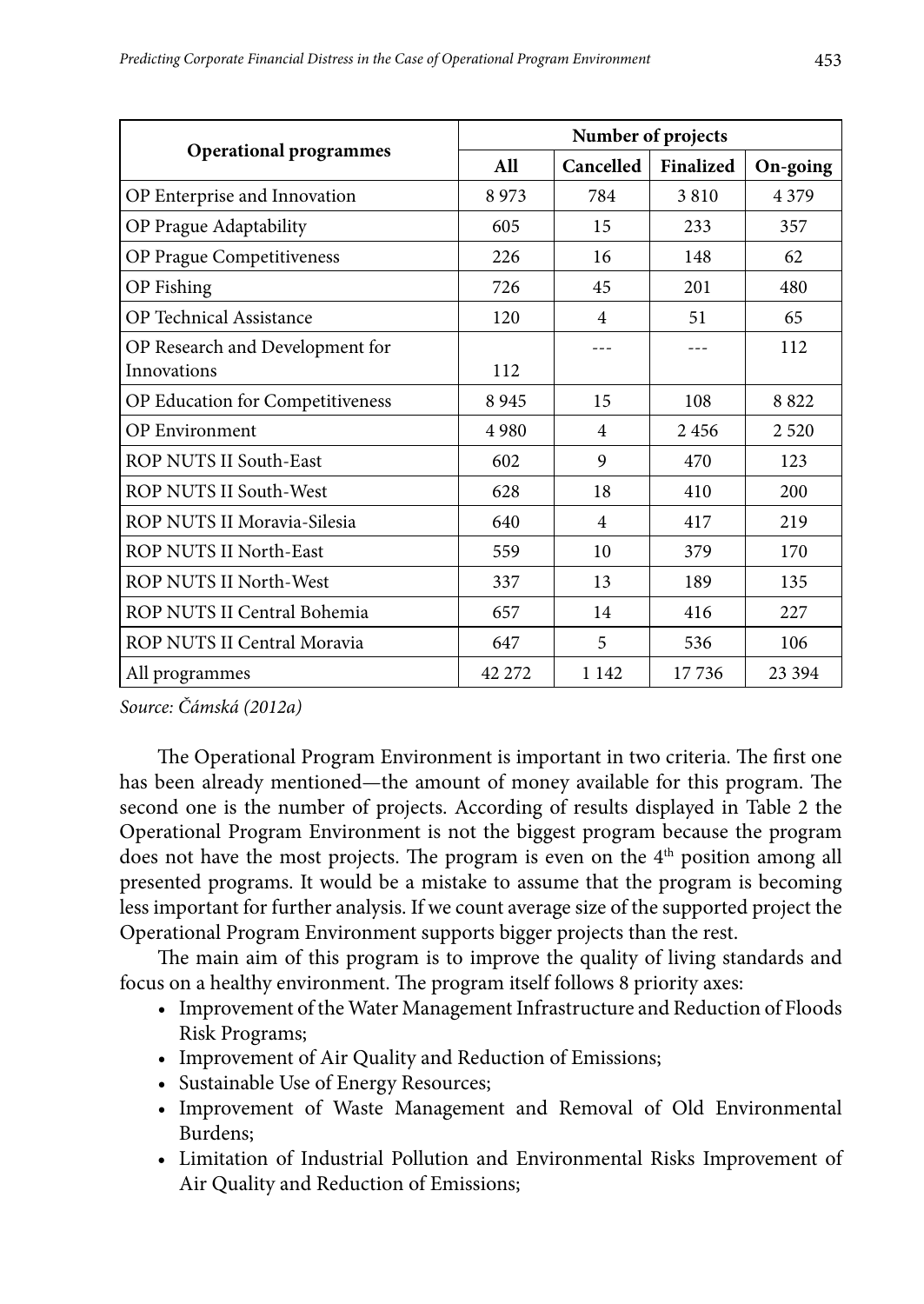- Improvement of State of Nature and Landscape;
- Development of Infrastructure for Environmental Education, Consultancy and Awareness;
- Technical Assistance.

The proportion of funds reserved for concrete axes is shown with the help of Fig. 1.



 *Source: own elaboration based on data from European Union Funds,*  **Fig. 1.** Proportion of funds according priority axes *Operational Program Environment (2012)*

# **4. Data set adjustments**

The data set contained 4 980 projects at the beginning. Potential beneficiaries could be regions, municipalities, NGOs, business units, individuals etc. There were regions, municipalities, religious organizations etc. which had to be excluded because of the paper's focus. The focus is on the financial health of beneficiaries. It is very complicated to evaluate the financial situation of non-business units because they are supported especially because of impacts public interest. Table 3 displays how the beneficiaries are divided into specific groups.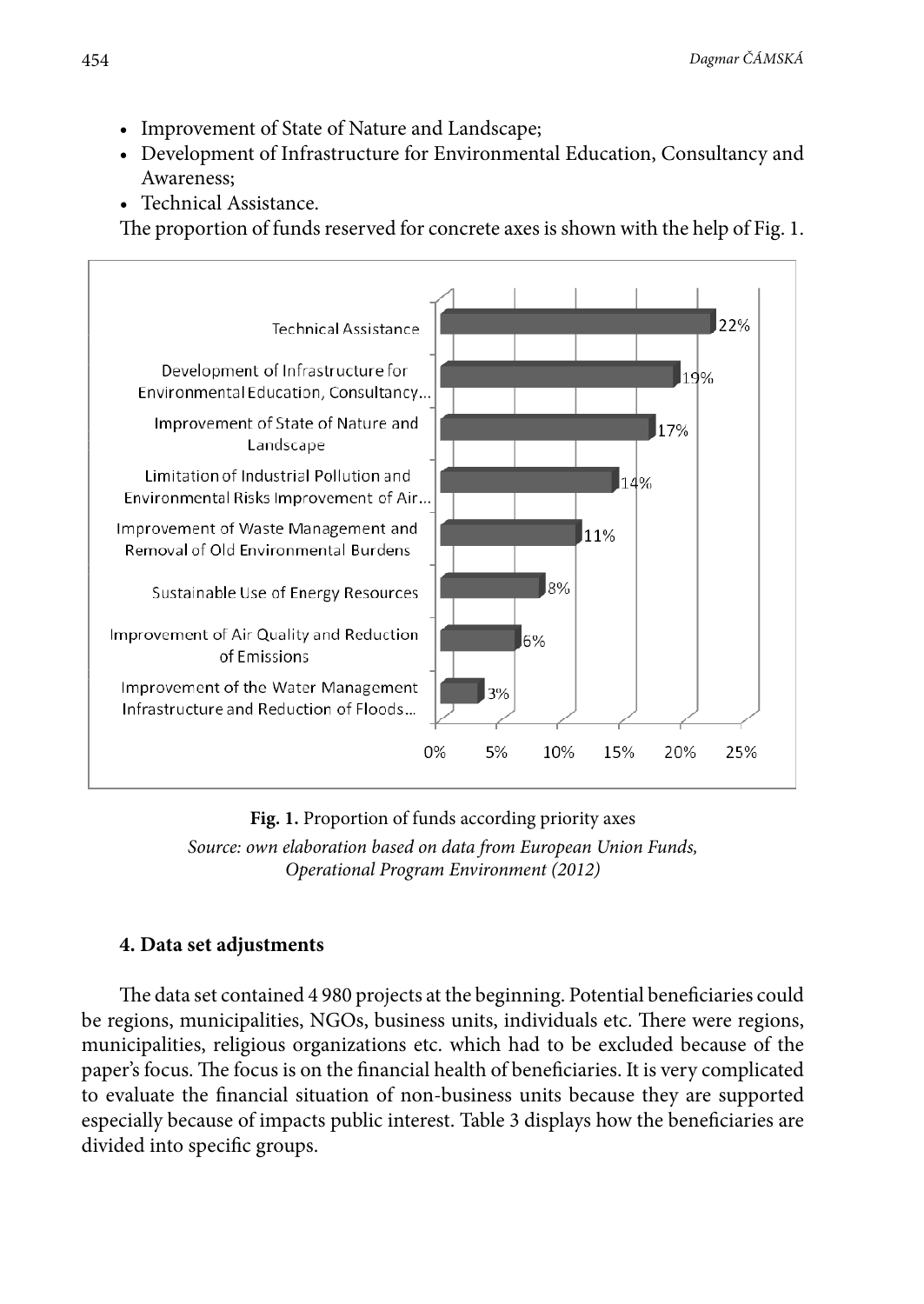| Type of entity                                   | Number of<br>projects | <b>Relative</b><br>frequency |
|--------------------------------------------------|-----------------------|------------------------------|
| Cities, towns and town parts                     | 1559                  | 0.31                         |
| Small municipalities                             | 1465                  | 0.29                         |
| Regions                                          | 163                   | 0.03                         |
| Associations of municipalities and micro-regions | 62                    | 0.01                         |
| Companies                                        | 596                   | 0.12                         |
| Schools                                          | 154                   | 0.03                         |
| Ministry of the Environment                      | 136                   | 0.03                         |
| Others                                           | 845                   | 0.17                         |
| Total                                            | 4 9 8 0               | 1.00                         |

**Table 3.** Division of beneficiaries

*Source: Čámská (2012a)*

After the exclusion of non-business units, it gained 596 projects in the years 2008– 2012. There were no tenders during the year 2007 which was the starting point of the program period 2007–2013. Most projects were applied during the last three years, with a peak in 2010.

Each unit can ask repeatedly, because the financial support is not determined for the asking unit, but for a concrete purpose. It means that there are fewer beneficiaries than projects because some of them are supported repeatedly. The same unit can even ask more times during one year. The last problem is connected with data availability. For further work, companies' financial statements are needed. Unfortunately, not all companies in the Czech Republic are following the rule of disclosure obligation. The consequence is that we are not able to count the results for all companies in the sample. The financial data of some companies is available in neither the business register nor in corporate databases. This issue is strongly connected with the last year (2012) because less than one fifth of companies had financial statements available during writing of this paper (September 2012). The majority of financial statements are still expected. Table 4 contains a comparison of the number of projects, companies and analysed units according allocation years.

|                              | <b>Total</b> | 2008 | 2009 | 2010 | 2011 | 2012 |
|------------------------------|--------------|------|------|------|------|------|
| Number of projects           | 596          | 22   | 75   | 260  | 130  | 109  |
| Number of companies          | 501          | 18   | 56   | 223  | 108  | 96   |
| Number of analysed companies | 326          | 12.  | 41   | 174  | 83   | 16   |

*Source: own elaboration based on List of beneficiaries (2012)*

The time period 2008–2012 is long in the case of financial health. According to the market conditions and results of projects, the financial situation can change. Table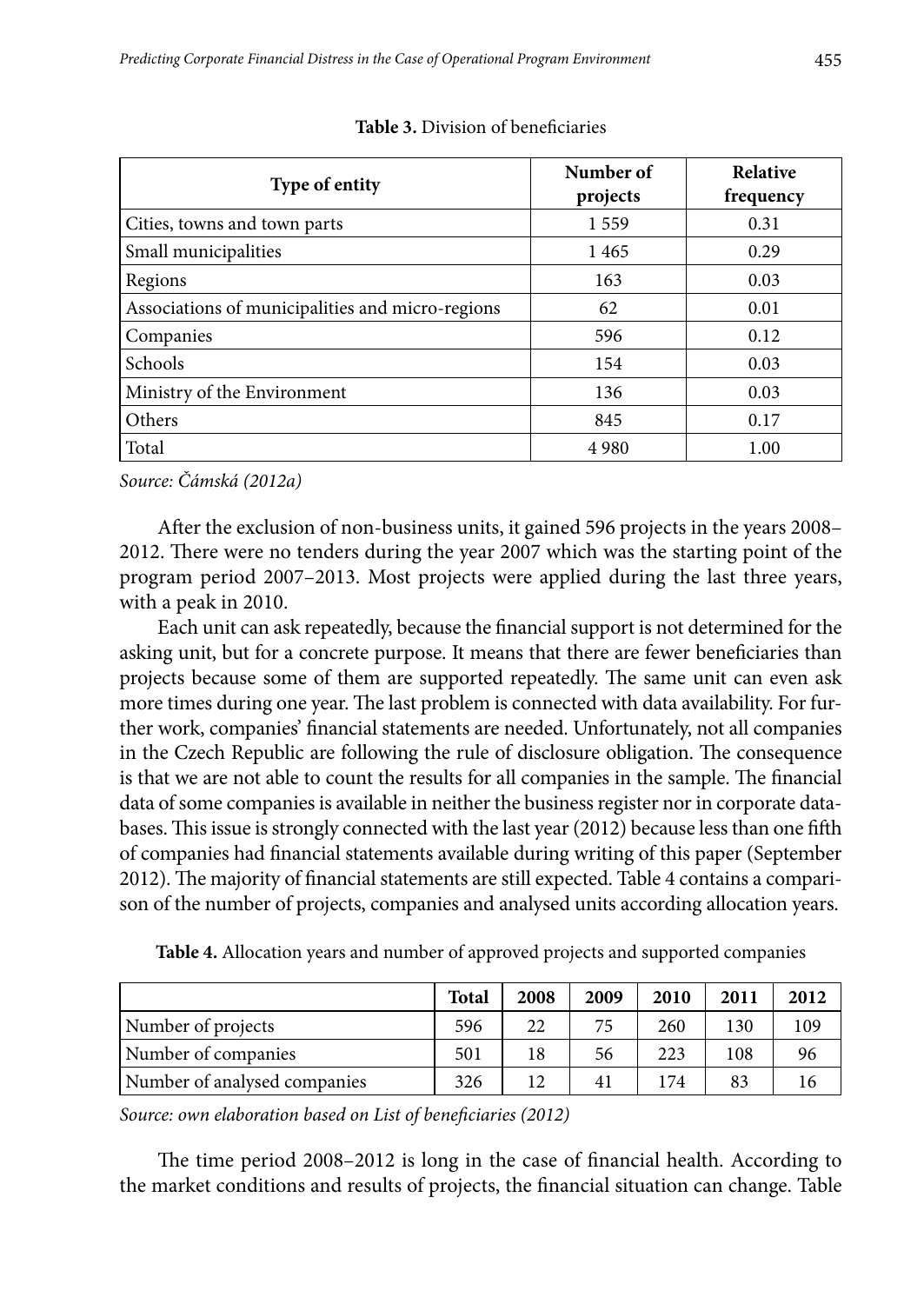4 shows that companies are divided according to the year when they became beneficiaries. The year of allocation is crucial for further analysis. If the company asked for monetary support in the year 2010 and got the subsidies, it means that its financial health was evaluated and monitored with the help of historical financial statements by authorities of the operational program. The same assumption is applied in the paper's experimental part—the financial health of the company will be checked one year before the year of allocation. It ensures comparability with the results of the methodology of the operational program. Unfortunately not enough data is available for the allocation year 2012 (see Table 4). The reason is that most financial statements, which refer to the year 2011, exist, but they have not been officially published yet.

The following part introduces methods of evaluation of corporate financial health.

#### **5. Financial health and methods**

Financial health and stability is crucial for every company. No business unit is able to survive in the long run period if the stability is not ensured. In reality, the situation is not important for the company itself but rather for other subjects as investors, business partners, employees or government institutions. It sets up a question of why financial health should be monitored and is crucial for the decision of authorities of operational programs.

The answer is very easy: no one wants to support a business unit which is likely to go bankrupt. Money sources are limited and their spending is checked not only by national, but also supranational authorities (EU). From the beginning of an application process all programs have their own requirements and conditions which have to be fulfilled by potential beneficiaries. Among the conditions we can always find the financial health of an organization.

It is answered that financial health is crucial and it should be monitored, but it is not said which methods should be used. Czech financial support programs use their own methodology of how to evaluate the financial health. There can be significant differences. Unfortunately the methodology of the Operational Program Environment is not known publicly, but the authority asks for complete applicant's financial statements. It provides, along with other documents, enough relevant information that support decision making.

#### **6. Approach of the Operational Program Environment**

Approaches of operational programs are partly published. Among operational programs we can find different approaches. On the one hand, some of them seem very easy, logical and applicable; on the other hand, several programmes use very sophisticated approaches. Nowadays it is usual that operational programs use the internet platform for communicating with potential beneficiaries in providing information, filling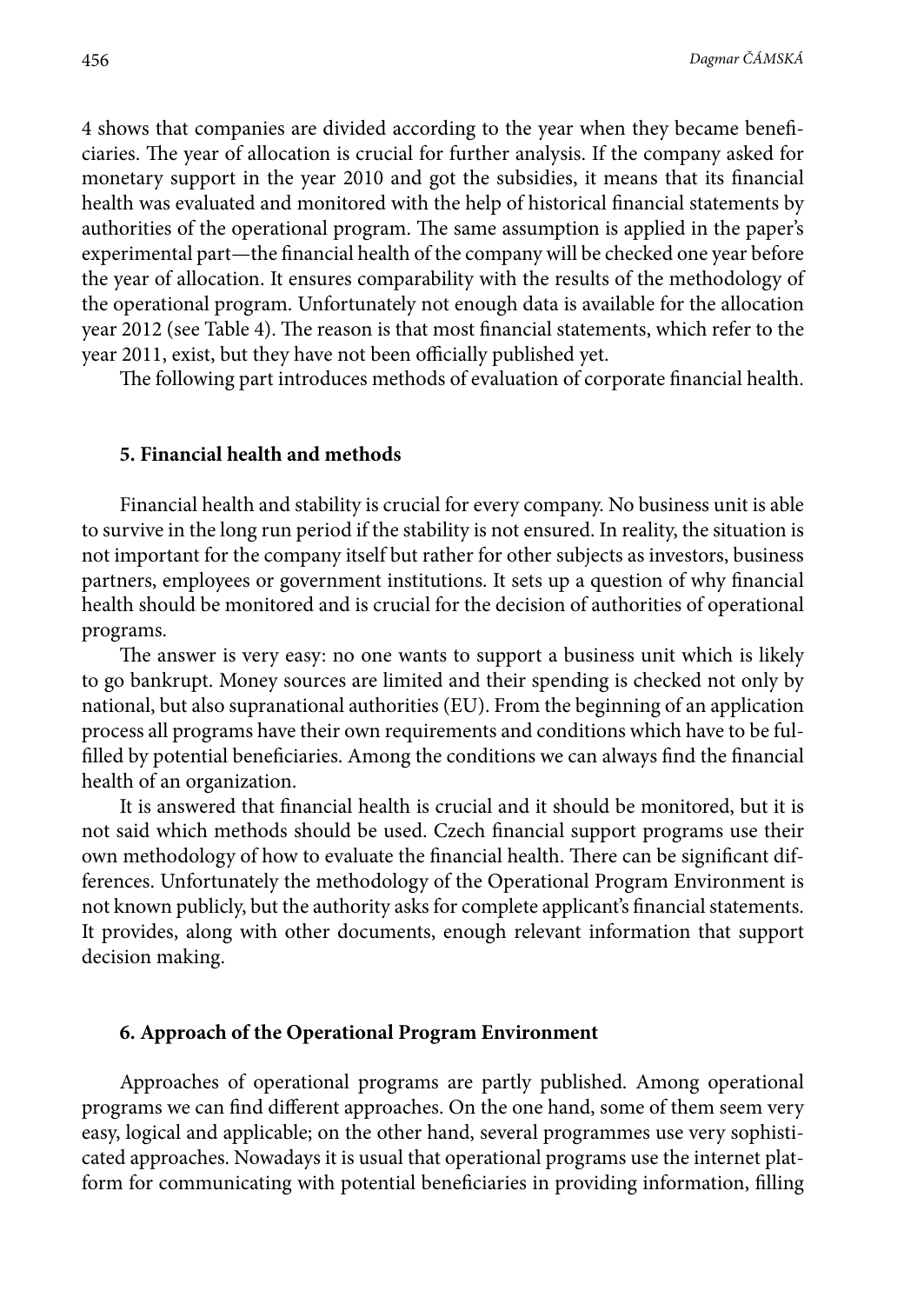applications, correcting forms etc. These programs, which are included in the platform, also ask for the financial data of applicants. Unfortunately the ways of how the financial situation is evaluated, is hidden. It could be specific for different programs but also for different priority axes of one operational program and it can differ during the time period. Criteria were changed, for example, because of economic crisis, which means that the criteria have become less strict than in 2007 or 2008.

Approaches of the Operational Program Environment vary according to different types of projects. If municipalities or regions ask for subsidies especially public interest is followed. An opposite decision process is made in the case of projects generating profits. The analysis is focused on the projects and their financial data (costs, revenues, proportion of self-financing etc.). Projects are generally evaluated with the help of classical techniques such as net present value, internal rate of return. The efforts of authorities that decide about the support is welcomed by business economists. Results of research (Švecová, Scholleová, Fotr, 2012) show that companies themselves do not use sophisticated methods evaluated investments. The majority uses statistic methods and do not use dynamic methods of investment evaluation, which are recommended by all textbooks from the area of corporate finance.

It is possible to conclude that the Operational Program Environment mainly focuses on financial data connected to concrete project and financial data, which describes the financial situation/health of the company, is in the background. It seems as a threat that business units which are not healthy can obtain subsidies and they can use them to improve their ratings at least if they do not use them for a purpose other than financing an environmental project.

The space for using methods in evaluating the financial situation of applicants has been detected now.

## **7. General approaches**

The critical question is how to predict financial distress or probability of default in general and if this prediction has sufficient reliability. Predicting corporate financial distress or bankruptcy has been a highly discussed topic in research as well as business circles since the 1960s. Now nobody is able to say how many prediction approaches have been developed since the 60s. In this area, researchers, banks and other institutions, which need it for their functioning, are active. Very popular are bankruptcy models which could be created by one equation, which consists of several financial ratios. Most of these equations have been created as a statistical result of discriminate or regressive analysis.

The most famous model worldwide is the Altman Z-Score which was originally published in 1968 (Altman, 1968). This model is based on discriminate analysis and contains 5 financial ratios (the number can differ according to modification). Although this model was created more than 40 years ago and the importance of the components changed several times, it is still highly used and its accuracy in comparing with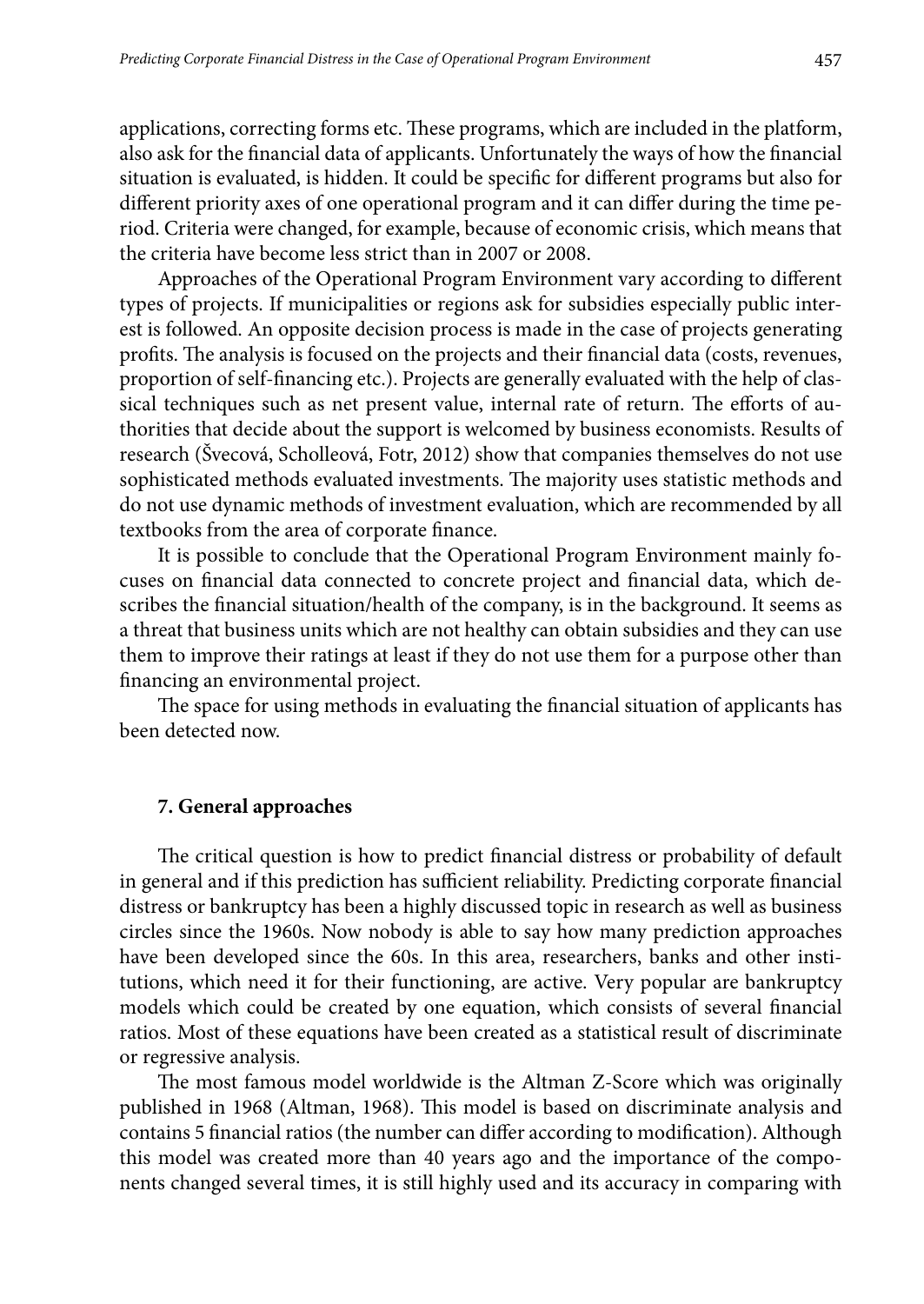a newer model is still sufficient (Maňasová, 2007). The Altman Z Score used in the experimental part, presented by the equation 1 (Altman, 2012) and its evaluation table is mentioned as well. The calculated value of the Altman Z-Score has to be evaluated according to Table 5.

$$
Z\ Score = 3.107 \times \frac{EBIT}{A} + 0.998 \times \frac{S}{A} + 0.42 \times \frac{E}{L} + 0.847 \times \frac{RE}{A} + 0.717 \times \frac{NWC}{A}, (1)
$$

where

EBIT Earnings Before Interest and Tax

- A Total Assets
- S Sales

E Equity

- L Total Liabilities
- RE Retained Earnings

NWC Net Working Capital.

#### **Table 5.** Evaluation of Z-Score

| Evaluation | Z Score        |
|------------|----------------|
| Unhealthy  | Z < 1.23       |
| Grey Zone  | 1.23 < Z < 2.9 |
| Healthy    | 2.9 < Z        |

*Source: Altman (2012)* 

## **8. Results**

This chapter contains the results of the experimental part, which are followed by a discussion. The financial health of companies is generally evaluated one year before they became beneficiaries. The Altman Z Score is calculated for each company from a sample using adequate financial data. According to the value of the Z Score, companies are divided into three groups—healthy, grey zone and bankruptcy or distress zone. Final results are summed up in Table 6.

**Table 6.** Evaluation of Altman Z-Score

| Altman     | 2008 | 2009 | 2010 | 2011 | 2012 |
|------------|------|------|------|------|------|
| Healthy    |      | 24   |      | 28   |      |
| Grey zone  |      |      | 78   | 39   |      |
| Bankruptcy |      |      | 19   | 10   |      |

*Source: own elaboration*

It is hardly possible to discuss the results of the years 2008 and 2012, because not enough projects have been evaluated. The reasons for this are different every year. The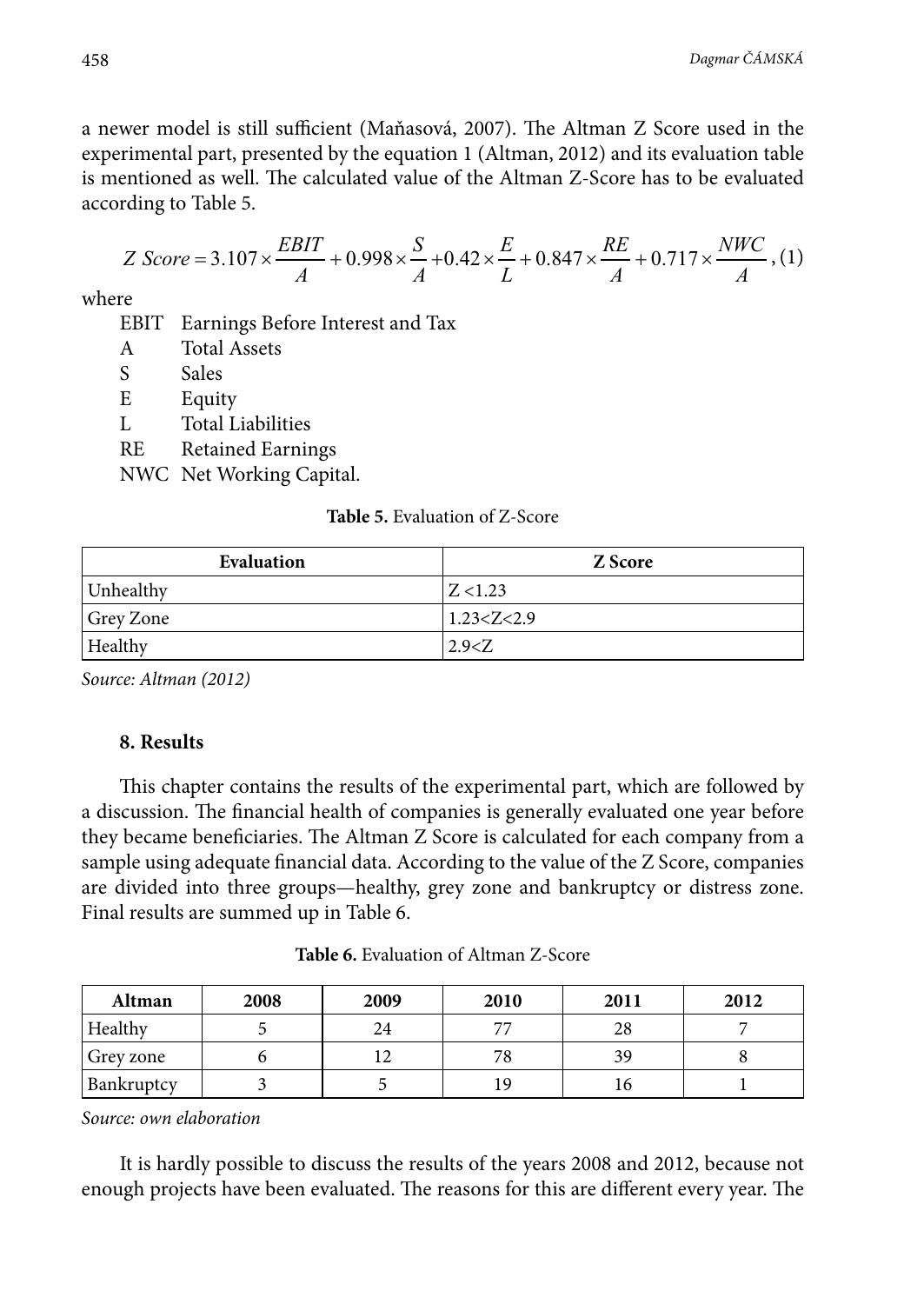year 2008 was the starting point and there were neither many applicants nor program calls. The 2012 exception has been already mentioned, there isn't a decrease in the number of projects, but financial statements from the year 2011 still aren't available and we are unable to evaluate the financial health of these beneficiaries right now. In half a year we would be able to evaluate the majority of 2012 projects and beneficiaries.

The three major years are 2009 and mainly 2010 and 2011. In 2009, 12% of companies are evaluated as unhealthy (distress zone). The tendency is the same in 2010 (11%) and there is a slight deterioration in 2011 (19%). The worst result in 2011 can be partly explained by the consequences of economic crisis which had slower impact in the Czech Republic. The financial support programs do not respect only profitable view, but also public interest and general advantages of projects. If we take into account that the analysed sample consisted of liability companies, joint stock companies and also public companies and agriculture cooperatives, the financial health of beneficiaries of the Operational Program Environment is very good. It seems to be a very strong conclusion without any additional data testing, but we are able to compare the financial health of beneficiaries in three different programs. One program is the above-discussed Operational Program Environment, which will be compared with two regional programs—ROP NUTS II Central Moravia and ROP NUTS II North-East.

#### **9. Discussion**

Čámská (2012b) tested another hypothesis, and the gained data is comparable. Regional operational programs support Objective 1 as Operational Program Environment. Tables 7 and 8 display the results for the programs ROP NUTS II Central Moravia and ROP NUTS II North-East.

| Zone        | Frequency | Per cent |
|-------------|-----------|----------|
| <b>Safe</b> | 14        | 0.38     |
| Gray        |           | 0.35     |
| Distress    |           | 0.27     |

**Table 7.** ROP NUTS II Central Moravia—results of Altman formula for all companies

*Source: Čámská (2012b)*

**Table 8.** ROP NUTS II North-East—results of Altman formula for all companies

| Zone            | Frequency | Per cent |
|-----------------|-----------|----------|
| Safe            |           | 0.44     |
| Gray            |           | 0.20     |
| <b>Distress</b> | ð         | 0.36     |

*Source: Čámská (2012b)*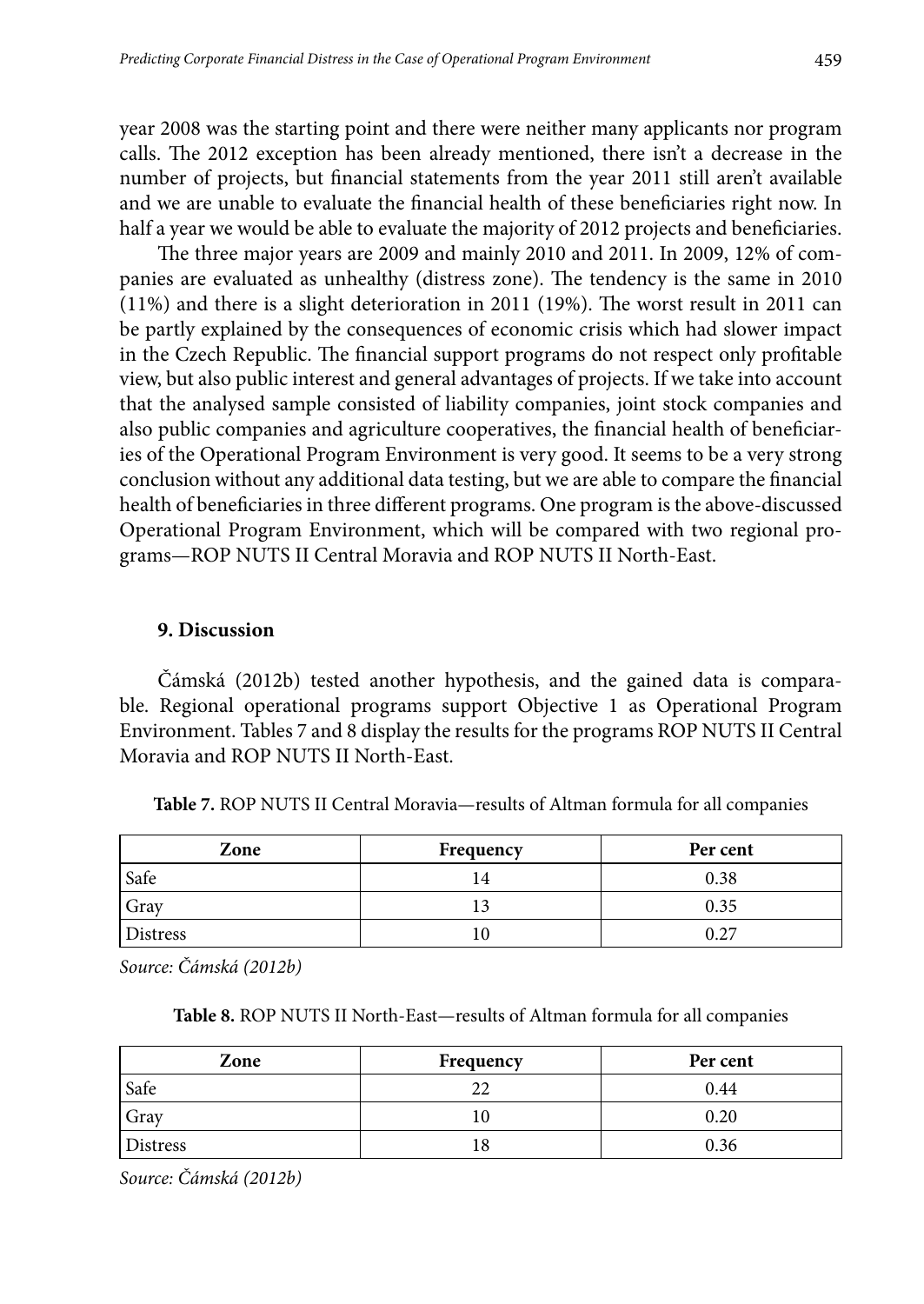Tables 7 and 8 show absolute as well as relative frequencies of financial health classification for two regional programs. 27% for Central Moravia and even 36% for North-East are classified as a bankruptcy or distressed zone. Data showed in Table 6 are transformed to the same format as Table 9 displayed. Only 13% are classified as a distressed zone in the case of the Operational Program Environment. It speaks definitely in the favour of evaluation, which is done by authorities of this program. The results are at least two times better than for regional programs.

| Zone            | Frequency | <b>Share</b> |
|-----------------|-----------|--------------|
| Safe            | 141       | 0.43         |
| Gray            | 143       | 0.44         |
| <b>Distress</b> | 44        | 0.13         |

**Table 9.** Operational Program Environment—results of Altman formula for all companies

*Source: own elaboration*

#### **10. Conclusion**

This paper evaluated financial health or position of companies that became beneficiaries of the Operational Program Environment. For evaluating the Altman Z Score, a formula was used. Results were suitable, because according to the Altman formula, most supported companies are classified in healthy or grey zone. The importance of distressed zone is not significant, especially if we do a comparison with two regional programs (Central Moravia and North-East) which have very frightening evaluation. Methodology used by Operational Program Environment seems to be successful, although it is not clearly published and it cannot be itself compared with theoretical approaches and recommendations.

The author would like to express personal thanks to Ing. Jiří Klečka, Ph.D. and doc. RNDr. Ing. Hana Scholleová, Ph.D. whose role is the methodological support of young generation, although it is not their obligation.

The article is one of the outputs from the research project "Analysis and evaluation of investment projects financed from European funds" registered with the Internal Grant Agency of the University of Economics in Prague under the number F3/32/2011.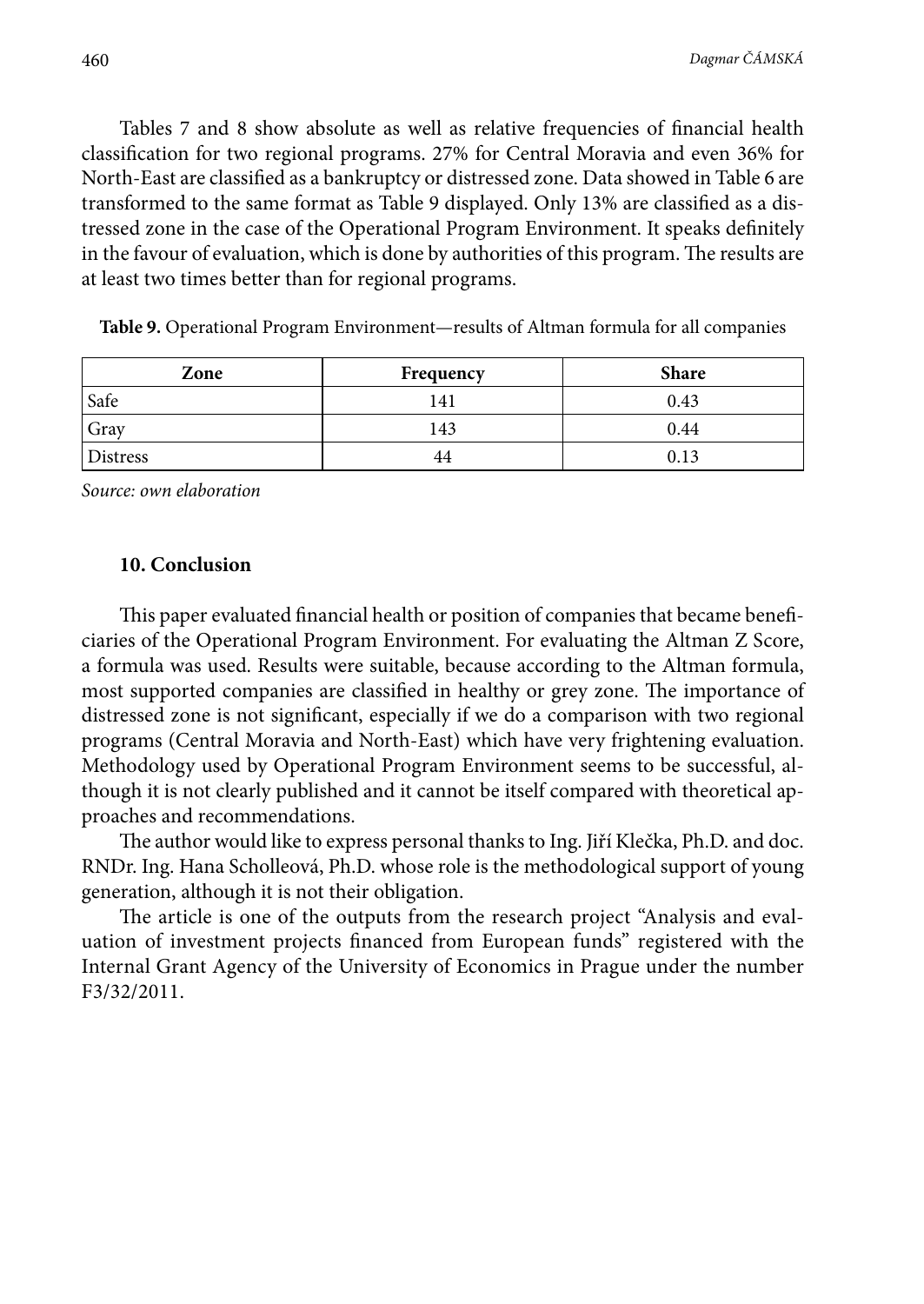# **References**

- 1. Altman, E.I. (1968). "Financial Ratios, Discriminant Analysis and the Prediction of Corporate Bankruptcy." *Journal of Finance*, 23(4): p. 589-603.
- 2. Altman, E.I. (2012). "Predicting Financial Distress of Companies: Revisiting the Z-Score and ZETA (R) Models." In E. Elgar, C. Brooks, *Handbook of Research in Empirical Finance* (7-36). Cheltenham.
- 3. Boháčková, I.; Hrabánková, M. (2009). *Strukturální politika Evropské unie* (1<sup>st</sup> edition). C.H.Beck
- 4. Čámská, D. (2012a). "Environmental investment projects in the Czech Republic." *International Conference: "A healthy city: the reality and future prospects"* (26-36). Klaipedos universitetas.
- 5. Čámská, D. (2012b). "Regional Operational Programs and the Comparison of Their Specific Bankruptcy Models." In D. Pavelkova, J. Strouhal, M. Pasekova, *Advances in Finance & Accounting* (27-31). WSEAS Press.
- 6. European Union Funds. (2012). Information about EU Funds. (accessed 09-12-2012). <http://www.strukturalni-fondy.cz/Information-about-EU-Funds>.
- 7. European Union funds. (2012). State of drawing. (accessed 09-12-2012). <http://www. strukturalni-fondy.cz/getdoc/2eec9b32-0674-48ba-a419-90fa51db8823/Seznamyprijemcu>.
- 8. European Union funds. (2012). European Territorial Cooperation. (accessed 09-12-2012). <http://www.strukturalni-fondy.cz/Programy-2007-2013/Evropska-uzemni-spoluprace>.
- 9. European Union funds (2012). Programs 2007-2013. (accessed 09-22-2012). <http://www. strukturalni-fondy.cz/Programy-2007-2013>.
- 10. European Union funds. (2012). Operational Program Environment. (accessed 09-22-2012). <http://www.strukturalni-fondy.cz/getdoc/f9317e66-a22a-48e2-8238-f20ae93b4c6d/OP-Zivotni-prostredi>.
- 11. Maňasová, Z. (2007). *Úpadky podniků v České republice a možnosti jejich včasné predikce*. Disertation thesis. Praha.
- 12. Švecová, L.; Scholleová, H.; Fotr, J. (2012). "Vybrané aspekty investičního rozhodování (poznatky z empirických výzkumů)." *Ekonomie a management*. 15(3). 125-141.

## **Įmonių bankroto prognozavimas naudojant OPERACINĘ PROGRAMĄ "APLINKA"**

# Dagmar ČÁMSKÁ

**Santrauka.** Straipsnio tikslas yra parodyti, kaip Čekijos Respublikos institucijos paskirsto Europos paramos lėšas, siekdamos paremti geros finansinės būklės verslą. Čekijos Respublika 2007–2013 m. programavimo laikotarpiui iš ES struktūrinių fondų gavo 26,7 mlrd. EUR paramą. Egzistuoja daugiau kaip dvidešimt finansinės paramos programų. Paramos gavėjai yra kruopščiai atrenkami pagal tam tikrus kriterijus. Šalia kitų svarbių kriterijų atsižvelgiama į įmonės finansinę būklę. Finansų krizės arba bankroto prognozavimas ir verslo ciklai yra svarbios temos, plačiai aptariamos mokslininkų straipsniuose nuo 1960 m. Bankroto modeliai leidžia rasti greitą atsakymą, kokia įmonės finansinė būklė. Jie vertingi tiek verslo partneriams, tiek